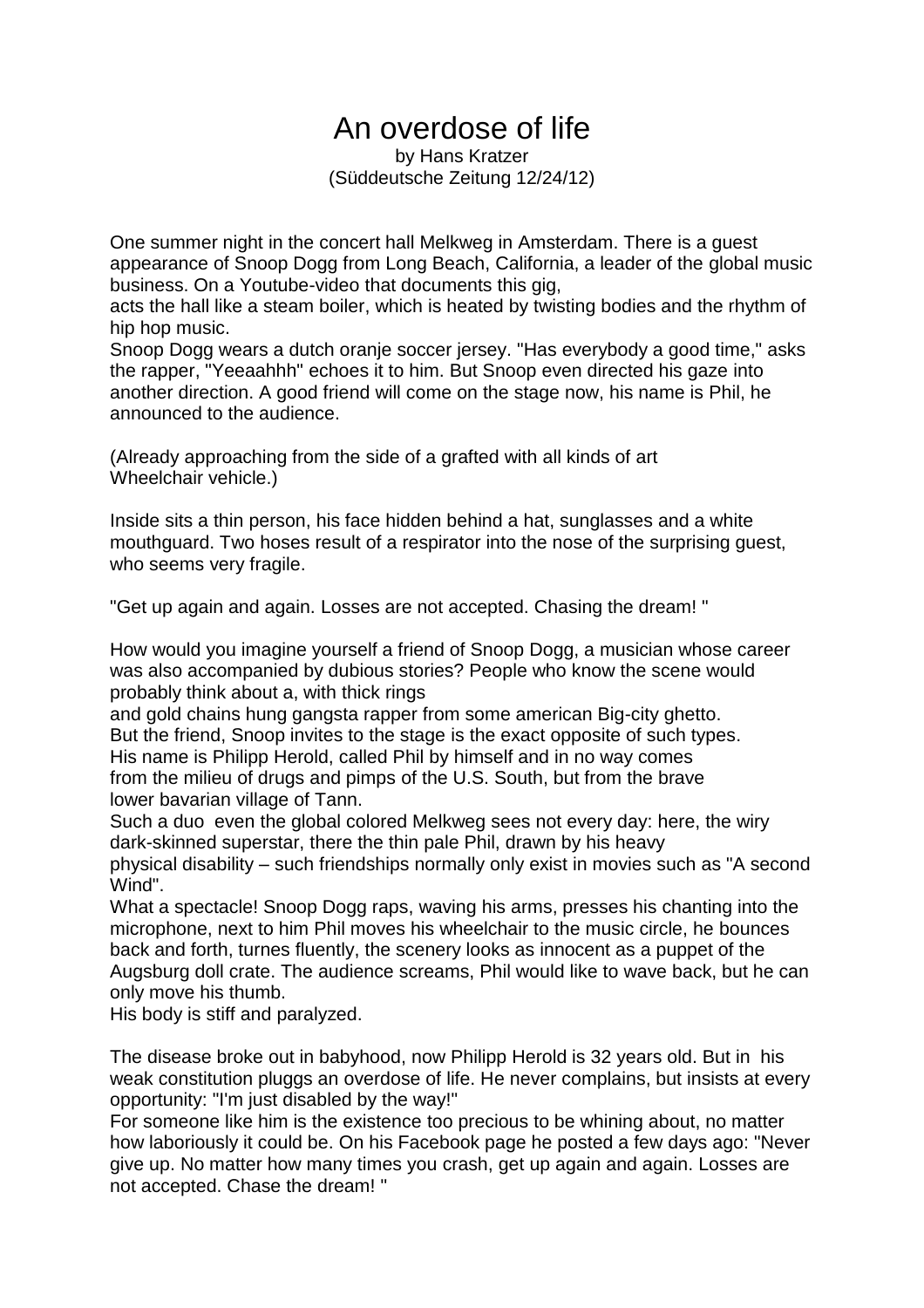Phil's life expectancy was three years. Now, 30 years later, the doctors talk about a miracle. "I even knew as a teenager, that I have to do more than others in order to achieve my goals," says the brave fighter during the interview. With his will never to give up, he manages it again and again to entrain fellow sufferers, but also people who live on the sunny side of life, spoiled stars from the

show-, movie- and music business. Snoop Dogg is not his only friend in this atmosphere. Each concert organizers would envy Herold because of his contacts. The Rolling Stones, Sting, Beyoncé, Cher, Aerosmith, Leonardo di Caprio,

Robert De Niro, Franz Beckenbauer – the list of his prominent supporters could be continued almost indefinitely. How can Phil Herold manage it to win all these world stars for himself? The search for an answer leads to his hometown. Munich, Türkenstraße, briefly before Christmas. In an apartment on the first floor of the house number 37 Philipp Herold grew up.

Although the family is living in Tann since a long time, where they built a house which is perfect usable for disabled persons, they held on to this apartment in Munich. Monika and Gerhard Herold introduced a fruit and vegetable shop in 1980, worked 16 hours a day and were happy when their son was born. Till after a few months Philipp was not able to lift his head up.

A muscle biopsy at children's hospital revealed the damning findings: Philipp is terminally ill, he suffers from spinal muscular atrophy. It's a freak of nature. The progressive destruction of nerve cells in the spinal cord leads to muscle wasting and paralysis.

Meanwhile, Philipp has to get ventilated 16 hours a day. Since several years he can only move a thumb.

This Tuesday it was his father, who has driven Phil from Tann to Munich by a specially for his requirements converted bus and carried him up, along with a caregiver into flat on the first floor. Phil is supervised 24 hours a day. Seven days a week. "There must always be someone with him," says Gerhard Herold, the father, a quiet one, mid-fifties with Karl Lagerfeld hairstyle.

Most of his sufferers in Germany live in institutions

The care of their son, brought the parents to their physical and mental limits. "We have managed it that Phil can live in a familiar environment," says Gerhard Herold. That he lives after his own ideas, can work on the computer and even that he can make great travels is anything for granted. The most of his more than 400 sufferers in Germany live in institutions.

To avoid this Phil Herold has become an employer. "I engage people, who help me to cope with my everyday life," he says of this model, whose funding is provided by several insurers. "This is still cheaper than an institution," says his father. The only problem is: It's hard to find appropriate wizards.

Some candidate jumps rapidly.

The assistant Christopher, who supervises Philipp currently in the flat in Munich, works for Phil since a few years. He routinely regulates the processes, almost everything works without a word, he can quasi read the thoughts of his on a couch lying boss. Now he turns his head in the direction of the party, moves his arms and legs, puts in the right moment a mug next to his head, so that Philipp can hold food over a straw. He keeps the phone right next to his ear when he makes a call. The apartment in the Türkenstraße is also a studio. Large art is leaning against the wall, pictures, created by Phil Herold using the computer. He works at night and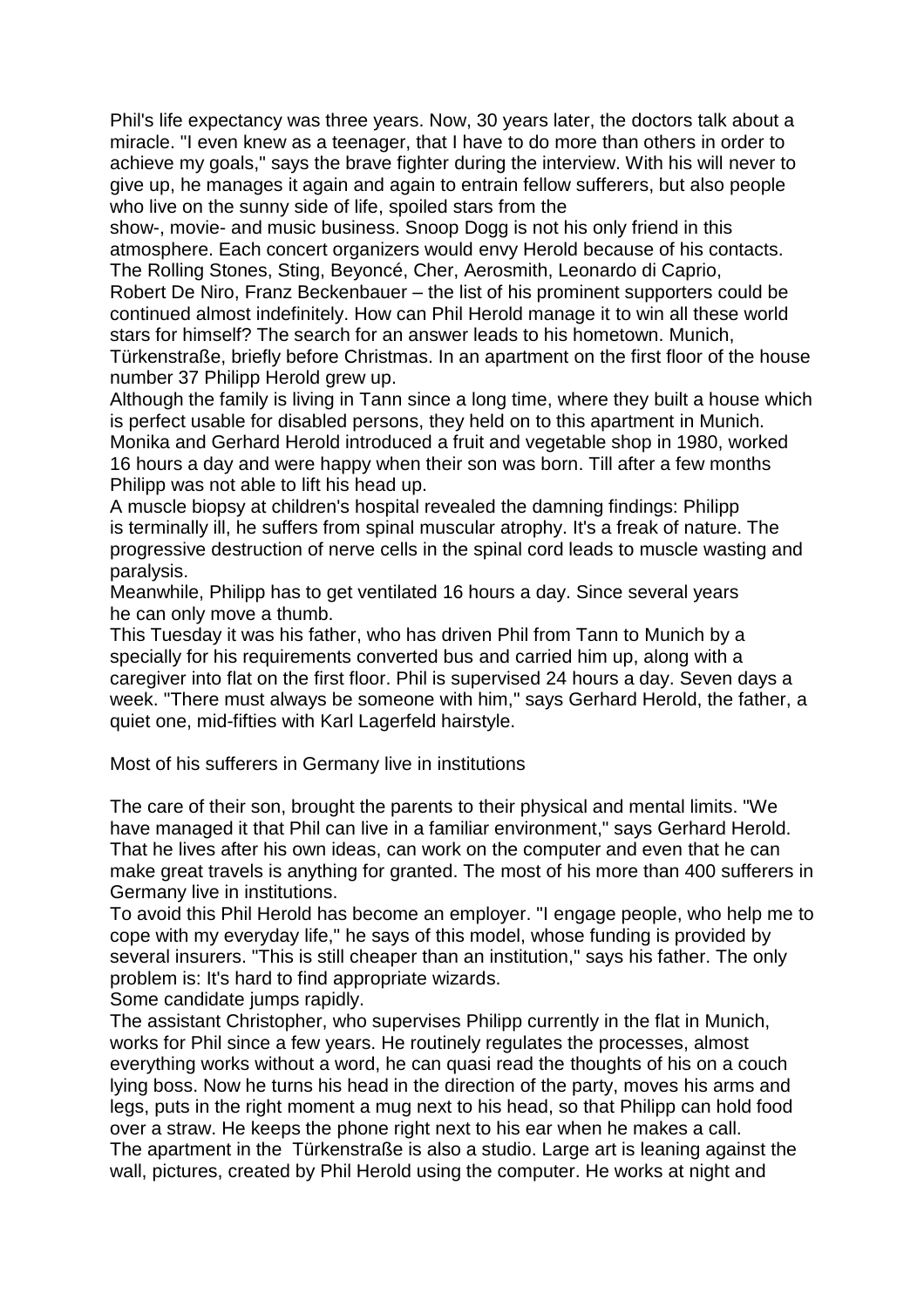sleeps during the day. "At night I have the best ideas", he says. "Some were born for the never-ending night!" he has written on his Facebook page.

Ten years ago, Phil Herold passed the audit- examination with distinction for media designer and then worked in a software company as a graphic designer, at that time the disease had not yet progressed to this point.

During his training, he discovered art as a new source of his life. He produces large pop Art pictures, color-defying, fairytale like, photorealistic.

Meanwhile, his works are hanging in galleries around the world.

The career of Phil Herold began when he celebrated his 20th birthday in Munich. In a hotel he met the jazz musician Branford Marsalis, Jeff Watts and Eric Revis. "This night should change everything," he recalls. The trio took him to a concert to Burghausen, then the musicians moved their aftershow session of a Jazzcellar, unsuitable for Phils wheelchair to Tann. When their new friend is in New York over the summer they introduce him into the local nightlife.

Phil Herold the charming exotic wheelchair accessibility, docks with success at the New York cultural scene. "Phil the Thrill" they call him there.

The pop-art artist and gallery owner Michael Perez is the first who exhibits Heroldpictures. From that time on it goes very fast. Soon his works are seen in Los Angeles and in Berlin. Several times Herold returns to America, meets stars like the Red Hot Chili Peppers, Oliver Stone, Eric Clapton and Carlos Santana. He is allowed to experience their concerts backstage.

Even the jaded Rolling Stones are impressed. As they had a guest appearance in the Munich olympic stadium in 2006, Keith Richards and Ron Wood visited between the soundcheck and the show Herolds exhibition at the Philharmonic and bought two images. After the concert Phil may celebrates in a small circle with the Stones. The artist makes use of this privilege for actions that will make the world a little bit better.

The proceeds of his pictures flows into charities. He supports for instance "Community of action child in need" in the red valley, of which he was once cared for as a child with disabilities. A portion flows into the Franz Beckenbauer foundation to support physically and mentally handicapped people. The remainder of the proceeds will go to the from Phil L. Herold, 2010 in California founded, "Forever begins foundation" for exploration of spinal muscular atrophy and other rare muscle disease.

He has a head full of hopes. 2013 should get the year of Phil L. Herold

His 30th Birthday Phil celebrated in Los Angeles. In America, he feels happy, even if these trips costs a lot of money because of berth on the plane. "The people love me there," he says, "and the nights at Sunset are unbeatable. Here I feel at home." In America he had the idea for his newest project, his most ambitious ever, because "it is waste of time to do something mediocre!"

"The Skills Project " calls Herold this plan, in which he wants to make photos of celebrities with a special camera, in fact in a context, which examplary stands for their lifes and their success.

Franz Beckenbauer will bring his first player pass, Mick Jagger his first record player. The list of stars who have pledged contains names such as Kanye West, Michelle Obama, Kevin Costner, Mark Zuckerberg, Bill Gates, Campino and Wladimir Klitschko.

In Munich, it is easy to encounter to Phil Herolds pictures. In a large